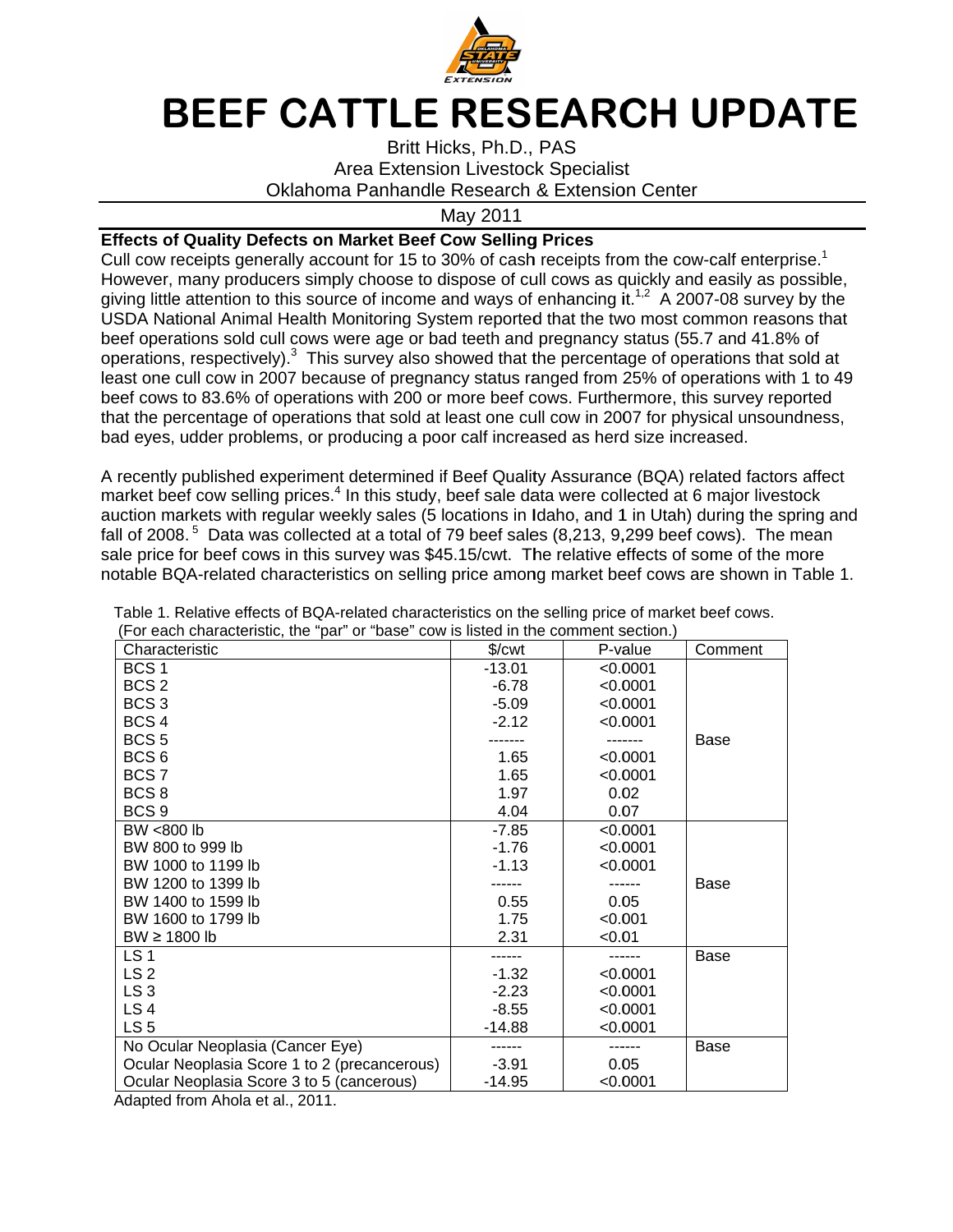Compared with a base body condition score (BSC) 5 beef cow, BCS 1 to 4 cows were discounted, whereas BCS 6 to 9 cows received premiums. These data show that discounts for cows in poor body condition (BCS < 5) were considerably greater that the premiums received for cows with BCS > 5. Premiums and discounts based on cow body weight (BW) were similar to BCS premiums and discounts. Light cows (less than 1200 lb) were discounted \$7.85/cwt for weights less than 800 lb, \$1.76/cwt for weights of 800 to 999 lb, and \$1.13/cwt for weights of 1000 to 1199 lb. Heavier cows, in comparison with cows weighting 1200 to 1399 lb, received a premium if they weighed 1400 to 1599 lb (\$0.55/cwt), 1600 to 1799 lb (\$1.75/cwt), or more than 1800 lb (\$2.31/cwt).

These researchers also reported that cows with evidence of lameness were discounted. At the time the cows were being offered for sale in the auction ring, locomotion scores of 1 to 5 (LS  $1 =$  sound, LS 5 = extremely lame) were collected on every lot.. The discounts varied on the severity of the lameness. Beef cows with less severe lameness (LS  $2 =$  hunched back only when walking: LS  $3 =$ hunched back when standing and walking) were discounted \$1.32 and \$2.23/cwt, respectively. Cows that had a hunched back while standing and walking and favoring one limb (LS 4) were discounted \$8.55/cwt. Cows that refused to bear weight on a limb and had great difficulty walking received a discount of \$14.88/cwt. These researchers noted that cows receiving a lameness score of 4 or 5 should not be marketed through auctions markets due to a greatly increased likelihood of becoming nonambulatory (downers).

It was also reported that beef cows with of ocular neoplasia (cancer eye) in the precancerous stage received a discount of \$3.91/cwt and were discounted at \$14.95/cwt in the cancerous stage. A 2002 survey of livestock action markets in Arkansas observed that market beef cows with "bad eyes" (based on the presence of a spot on the eye) were discounted \$14.55/cwt compared with healthy cows.<sup>6</sup> These data suggest that cows should be shipped immediately after the first stages of cancer eye are observed to minimize discounts.

In summary, this survey illustrates that body condition and body weight are two of the most important factors determining potential premiums that cattle producers can receive for their market cows when selling through a livestock auction. These results suggest that improving body condition and weight positively affects sale price. Obviously, the economics of adding value to cull cows by feeding them will depend on feed prices and the individual producer's situation. These data also clearly illustrate the importance of following BQA recommendations, including the need to cull animals in a timely manner as one of the best measures to maintain their salvage value. Cows with minor quality defects should be sold before the defect advances and the discount increases.

## **Comparing the Environmental Impact of the US Beef Industry in 1977 to 2007**

Historical livestock production is commonly perceived to be inherently more environmentally sustainable than modern agricultural practices. A recent Washington state University study modeled the environmental impact of the 1977 United States beef industry (23.4 billion lb beef produced from 38.7 million head slaughtered) with that of 2007 (26.2 billion lb beef produced from 33.7 million head).<sup>7</sup> This data showed that the total animal population required to produce one billion Ib of beef in 2007 was reduced by 27% compared with 1977. This decrease in the beef cattle population resulted in reductions in total feed energy, feedstuffs and land use of 10%, 17% and 27% respectively. Water use per billion lb beef was reduced by 15% between 1977 and 2007. This study suggested that methane and nitrous oxide emissions per billion lb produced in 2007 were reduced by 17% and 13%, respectively. As a result, the total carbon footprint (expressed as  $CO<sub>2</sub>$ -equivalents per billion lb beef) was reduced by 14% in 2007 compared with 1977. This researcher concluded that this analysis clearly demonstrated that improvements in United States beef industry productivity caused by advances in slaughter weight, growth rate, nutrition and management have considerably reduced the environmental impact of modern beef production, thus improving the sustainability of livestock production.